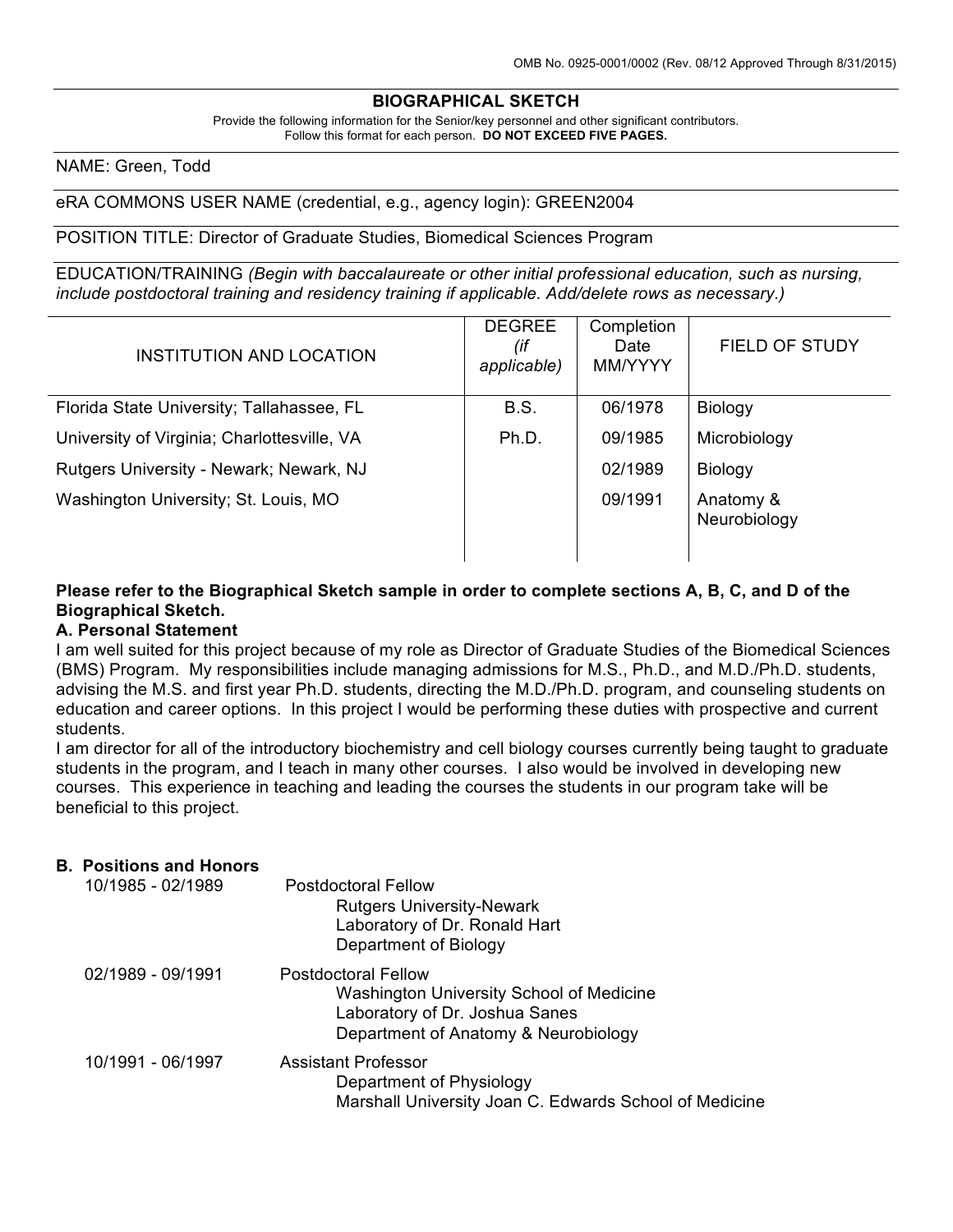| 07/1997 - present | Associate Professor<br>Department of Pharmacology, Physiology & Toxicology<br>Marshall University Joan C. Edwards School of Medicine |
|-------------------|--------------------------------------------------------------------------------------------------------------------------------------|
| 08/2010 - present | Director of Graduate Studies<br><b>Biomedical Sciences Program</b><br>Marshall University Joan C. Edwards School of Medicine         |

Panelist, NSF Graduate Research Fellowship - 2004, 2015, 2016

## **C. Contribution to Science**

I have carried out research in a number of areas. However my primary interests have been in extracellular matrix formation and the role of enzymes involved in neurotransmitter synthesis in cardiovascular function, which has resulted in a total of 11 publications. Over the last decade I have concentrated on graduate education, and thus feel that my contribution goes far beyond that of my publication record. I believe my interests will help with the educational component of this COBRE.

Project 1: Neuromuscular junctions and novel mechanisms for vascular control

Regulation of vascular function via the activity of nervous system input has been relatively well characterized. During my post-doctoral studies I was involved in studies that characterized extracellular matrix formation and transcriptional regulation of enzymes in neurotransmitter synthesis during neuromuscular and synapse development. As a faculty member at Marshall, I became interested in histidine carboxylase and its potential for regulating the function of the aorta. Histamine had previously been found in the aorta, however we were the first to describe the presence of histidine decarboxylase mRNA and protein in the rat aorta. Based on the vasoactive nature of histamine, this ability to produce histamine in aortic tissue could play a significant role in vascular function.

## Key papers:

- a. Sanes JR, Hunter DD, Green TL, Merlie JP. (1990). S-laminin. Cold Spring Harbor Symposium on Quantitative Biology, 55,419-30.
- b. Green TL, Hunter DD, Chan W, Merlie JP, Sanes JR. (1992). Synthesis and assembly of the synaptic cleft protein S-laminin by cultured cells, Journal of Biological Chemistry, 267(3), 2014-22.
- c. Tippens AS, Davis SV, Hayes JR, Bryda EC, Green TL, Gruetter CA. (2004). Detection of histidine decarboxylase in rat aorta and cultured rat aortic smooth muscle cells. Inflammation Research, 53(8):390-5.

# Project 2: CAD genes in the WV population

This interest in regulation of vascular function in project 1 next led me into investigating what may be responsible for regulating some of the vascular problems in WV. In an IRB approved trial we investigated a number of candidate genes comparing CAD patients with normal patients. We identified two SNPs (rs1042031 and rs1800479) within the Apo B gene that were associated with CAD and one SNP in the LDLR gene (rs2569538). This could indicate issues with cholesterol handling in this patient group.

### Key paper:

Dementieva Y, Green TL, Primerano DA, Wei L, Denvir J, Wehner P, Dodson S, Flood MR, Pollock BA, Huff M, Hill C, Kreisberg R, Francis A, Morrison K, Blackwood H, Davis M, Lee HM, Warren S; Appalachian Cardiovascular Research Network. (2012). Identification of genes contributing to cardiovascular disease in overweight and obese individuals from West Virginia. West Virginia Medical Journal 108(1):23-30.

Complete list of published work in MyBibliography:

http://www.ncbi.nlm.nih.gov/sites/myncbi/1vU5wesyk9gAz/bibliography/48575213/public/?sort=date& direction=ascending